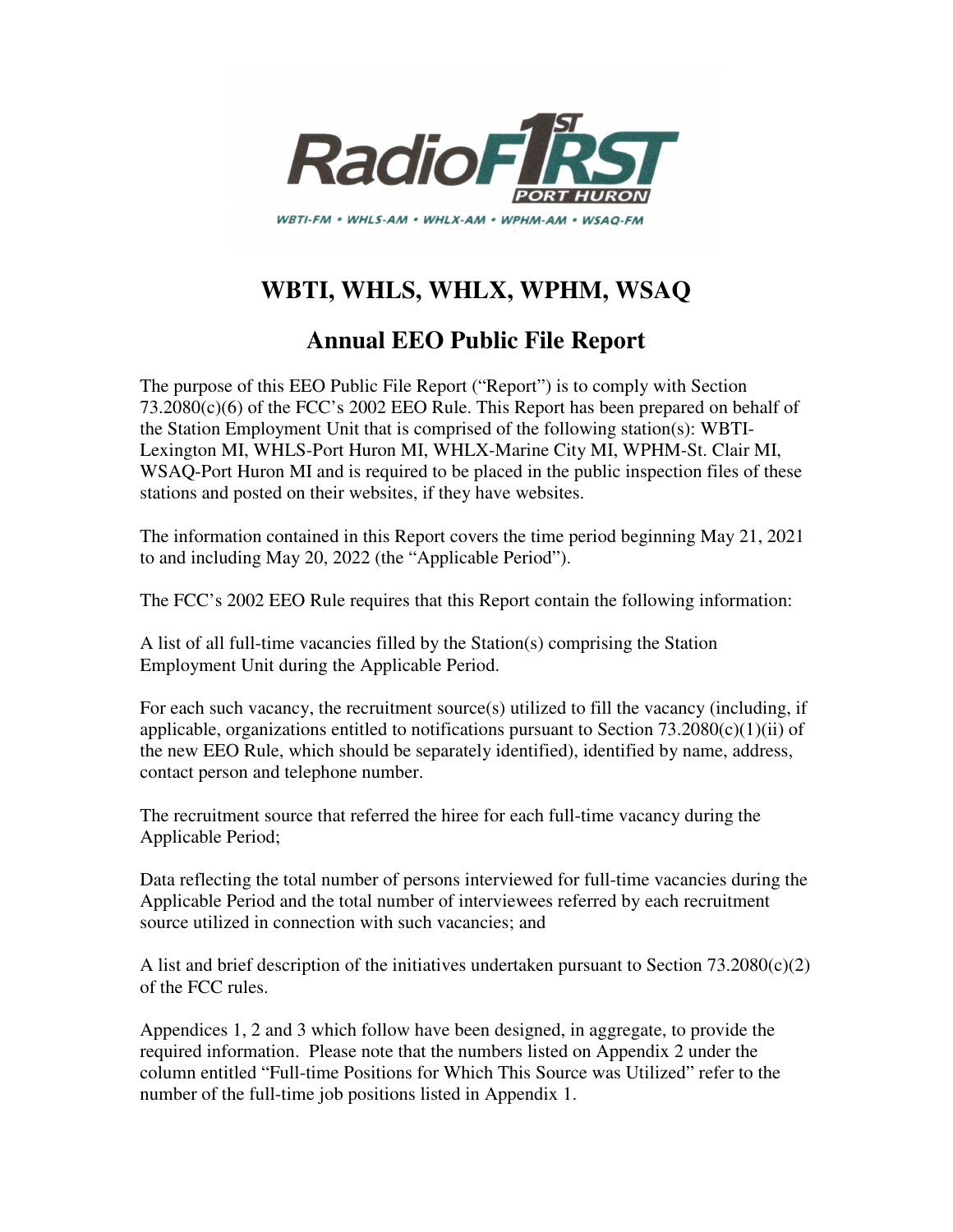For the purposes of this Report, a vacancy was deemed "filled" not when the offer was extended but when the hiree accepted the job offer. A person was deemed "interviewed" whether he or she was interviewed in person, over the telephone or by e-mail.

### **APPENDIX 1**

#### **Covering the Period from May 21, 2021 to May 20, 2022**

## **WBTI, WHLS, WHLX, WPHM, WSAQ**

## **Annual EEO Public File Report**

Section 1: Vacancy Information

|    | <b>Full-time Positions Filled</b><br>by Job Title | Recruitment Source of<br>Hiree                       | Total # of Interviewees<br>from all Sources for this |
|----|---------------------------------------------------|------------------------------------------------------|------------------------------------------------------|
| 1. | <b>Account Executive/Sales</b><br>(2)             | Individual referral and<br>RadioFirst recruitment ad | position<br>12                                       |
| 2. | Director of Digital Sales                         | RadioFirst recruitment ad                            | $\mathbf{1}$                                         |
| 3. |                                                   |                                                      |                                                      |
| 4. |                                                   |                                                      |                                                      |
| 5. |                                                   |                                                      |                                                      |
| 6. |                                                   |                                                      |                                                      |
| 7. |                                                   |                                                      |                                                      |
| 8. |                                                   |                                                      |                                                      |
| 9. |                                                   |                                                      |                                                      |

Total Number of Persons Interviewed During Applicable Period: 13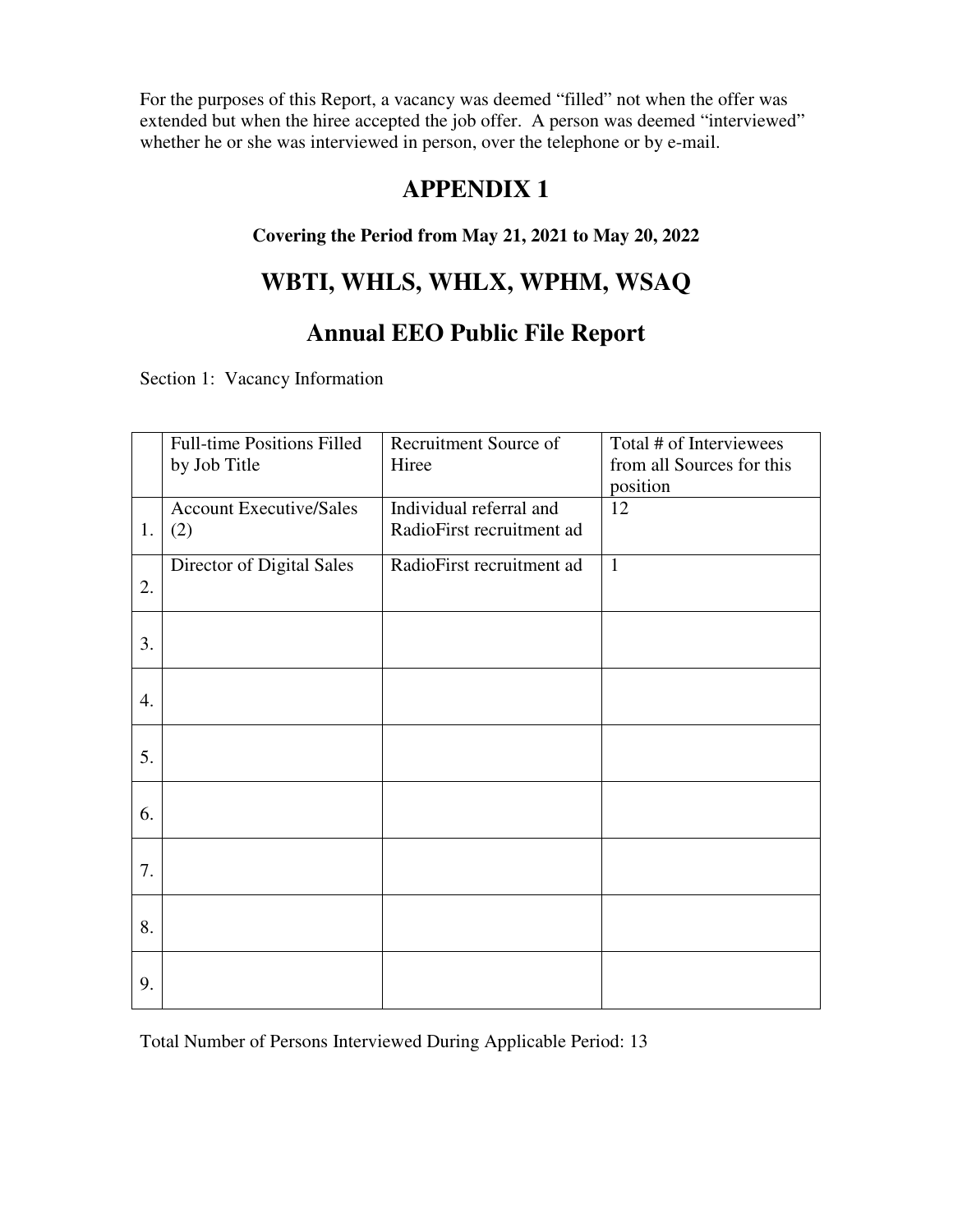# **APPENDIX 2**

#### **Covering the Period from May 21, 2021 to May 20, 2022**

# **WBTI, WHLS, WHLX, WPHM, WSAQ Annual EEO Public File Report**

|  | Section 2: Recruitment Source Information |
|--|-------------------------------------------|
|--|-------------------------------------------|

|                  | Recruitment Source (Name,               | Total # of Interviewees | Full-time Positions for |
|------------------|-----------------------------------------|-------------------------|-------------------------|
|                  | Address, Telephone#, Contact            | this Source provided    | which this Source was   |
|                  | Person)                                 | during period, if any.  | utilized.               |
|                  |                                         |                         |                         |
|                  | <b>MAB/NAB Job Bank</b>                 |                         |                         |
| 1.               | www.michmab.com                         |                         |                         |
| 2.               | St. Clair Co. Community College         |                         |                         |
|                  | 323 Erie Street                         |                         |                         |
|                  | Port Huron, MI 48060                    |                         |                         |
| $\overline{3}$ . | <b>SPECS Howard</b>                     |                         |                         |
|                  | 19900 W 9 Mile Rd                       |                         |                         |
|                  | Southfield, MI 48075                    |                         |                         |
|                  | 248-358-9000                            |                         |                         |
| 4.               | RadioFirst-Internal Posting             |                         |                         |
|                  | Kim Hyde                                |                         |                         |
|                  | 808 Huron                               |                         |                         |
|                  | Port Huron, MI 48060                    |                         |                         |
|                  | 810-982-9000                            |                         |                         |
| 5.               | RadioFirst-Station Ads                  | $\overline{2}$          | $\overline{2}$          |
|                  | 808 Huron                               |                         |                         |
|                  | Port Huron, MI 48060                    |                         |                         |
|                  | 810-982-9000                            |                         |                         |
| 6.               | <b>Individual Referrals</b>             | $\mathbf{1}$            | $\mathbf{1}$            |
|                  | (word of mouth)                         |                         |                         |
| 7.               | <b>MI Talent Connect-from</b>           |                         |                         |
|                  | available candidates                    |                         |                         |
| 8.               |                                         | 10                      |                         |
|                  | Web "Indeed" posting                    |                         | $\overline{0}$          |
|                  |                                         |                         |                         |
| 9.               | <b>RadioFirst Broadcast Recruitment</b> |                         |                         |
|                  | Ad                                      |                         |                         |
| 10.              | RadioFirst Web/FB posting               |                         |                         |
| 11.              | RadioFirst Intern Program               |                         |                         |
| 12.              | Unsolicited                             |                         |                         |

\*Indicates sources that have requested notification of job openings.